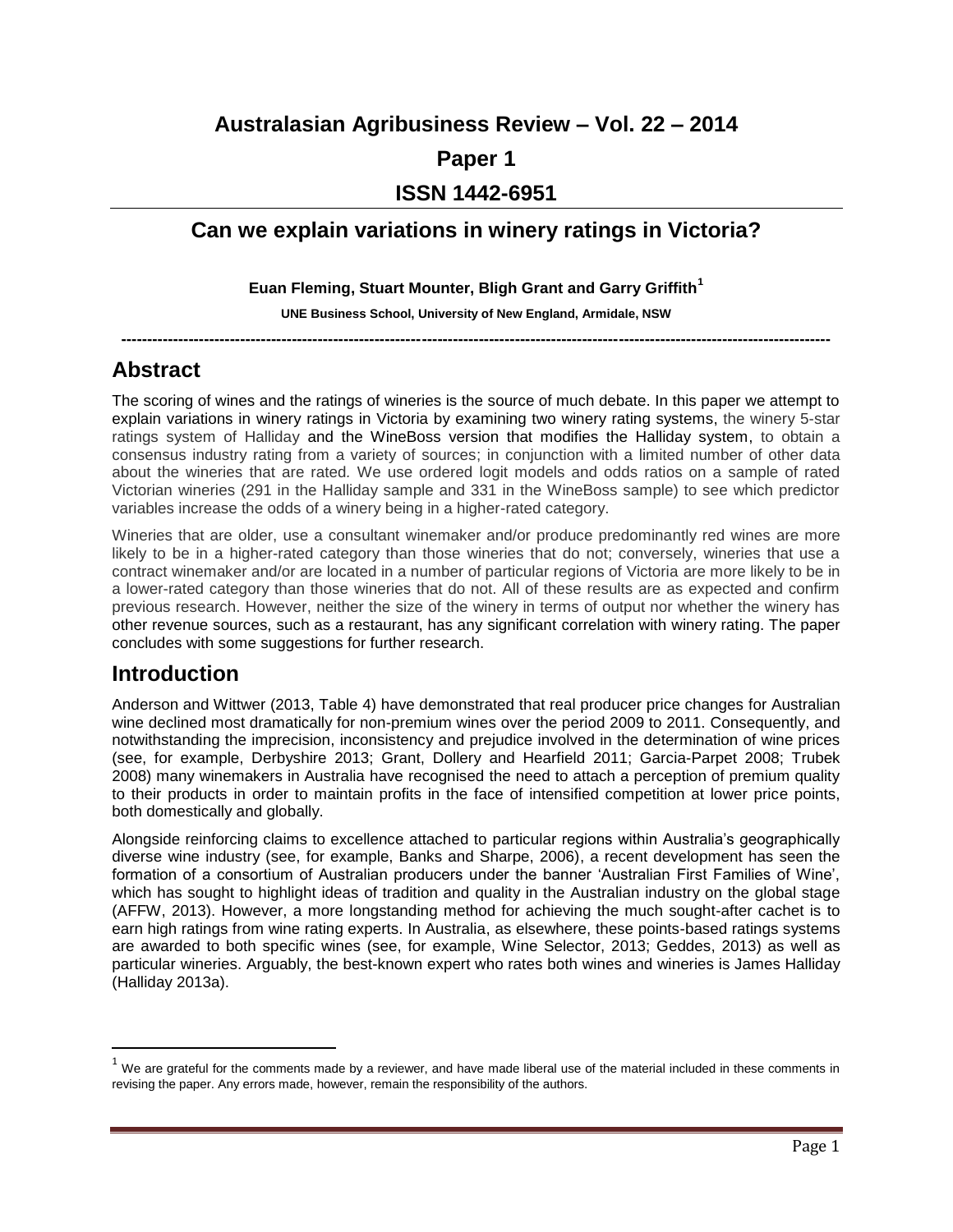There is empirical evidence to support a positive correlation between wine ratings and wine prices in Australasia. Oczkowski (1994) estimated a hedonic model for table wine price in Australia, including among the explanatory variables Halliday's (2013b) five-point scale (see Appendix 1). He found that wine prices increased with the rating level. Ling and Lockshin (2003) also estimated a hedonic model of wine prices in Australia that included Halliday's rating system and concluded that winery and brand reputation have major effects on the wine price. Schamel and Anderson (2003) estimated hedonic price functions for premium wine in Australia and New Zealand and discovered highly significant price premia associated with Halliday's (2013b) scale. Bicknell, Friesen and MacDonald (2005) estimated a similar hedonic model for New Zealand premium wines, using Cooper's (2003) quality rating scale, and concluded that a significant premium existed.

If high ratings from wine experts do lead to wineries being able to increase their prices, how can lower rated wineries or new wineries gain a higher rating? One problem is that ratings of individual wines is highly subjective (and contentious, see Derbyshire 2013), even among experts, and the winery ratings systems are to a large extent based on measures of "quality" that are determined by ratings on specific wines (see Appendix 1).

The experts who rate wineries also provide a limited range of other data about the wineries they rate. The question we address here is whether there are any statistical relationships between winery ratings and these other data? Or alternatively, are there any common characteristics among highly rated wineries that aspiring wineries could adopt? We use ratings of Victorian wineries from two rating systems: the winery 5 star ratings system of Halliday (2013b), referred to above, and the WineBoss version that modifies the Halliday system to obtain a consensus industry rating from a variety of sources<sup>2</sup>, alongside the potential explanatory variables made available by these experts (Halliday 2013a, and WineBoss 2013)*.*Victoria is chosen for the analysis because it has the largest number of wineries of any state in Australia, with many wine-producing regions with distinctive attributes over a relatively small area. We recognise that the absence of specific data on *terroir*, individual wines and winemaking ability is likely to substantially reduce the ability of the estimated model to explain variations in wine ratings.

### **Method**

 $\overline{\phantom{a}}$ 

The method used to explain ratings achieved by Victorian wineries is to estimate an ordered logit model. We use the five groups of wineries with ratings of 3, 3.5, 4, 4.5 and 5 stars specified by WineBoss (2013) and the six groups of wineries of 3, 3.5, 4, 4.5, 5 and 5-red stars specified by Halliday (2013b). Because an ordinal dependent variable violates the assumptions of a linear regression model, we estimate the logit version of an ordinal regression model (ORM) (Long and Freese 2006, p. 183). The ORM statistical modelis a latent variable model of the form:

$$
r_i^* = \mathbf{x}_i \mathbf{\beta} + \mathbf{e}_i \tag{1}
$$

where *r<sup>i</sup>* is the rating of winery *i*, **x** is a vector of explanatory variables and *e* is the error term.

Following Long and Freese (2006, p. 184), equation (1) is expanded for the measurement model by dividing  $r^*$  into five or six ordinal categories, one for each winery rating category specified above:

 $r_i = m$  if  $\tau_{m-1} \le r_i^* < \tau_m$  for  $m = 1$  to 5 for WineBoss and 1 to 6 for James Halliday (2)

where the cut points  $\tau_{m+1}$  to  $\tau_m$  (four in the WineBoss model and five in the Halliday model) are estimated. Again following Long and Freese (2006, p. 184), we assume that  $\tau_0$  = minus infinity and  $\tau_{m+1}$ is plus infinity. The observed ratings category changes when *r*\* traverses a cut point. The probability of observing *r* = *m* for given values of the explanatory variables 'corresponds to the region of distribution' where *r*\* falls between  $\tau_{m-1}$  and  $\tau_m$  (Long and Freese 2006, p. 184).

 $2$ A comparison of the two rating systems in Figures 1 and 2 shows reasonably similar distributions but with higher proportions at the extremes in the Halliday system: 45 per cent to 37 per cent for non-rated observations and 27 per cent to 24 per cent for 5-star rating.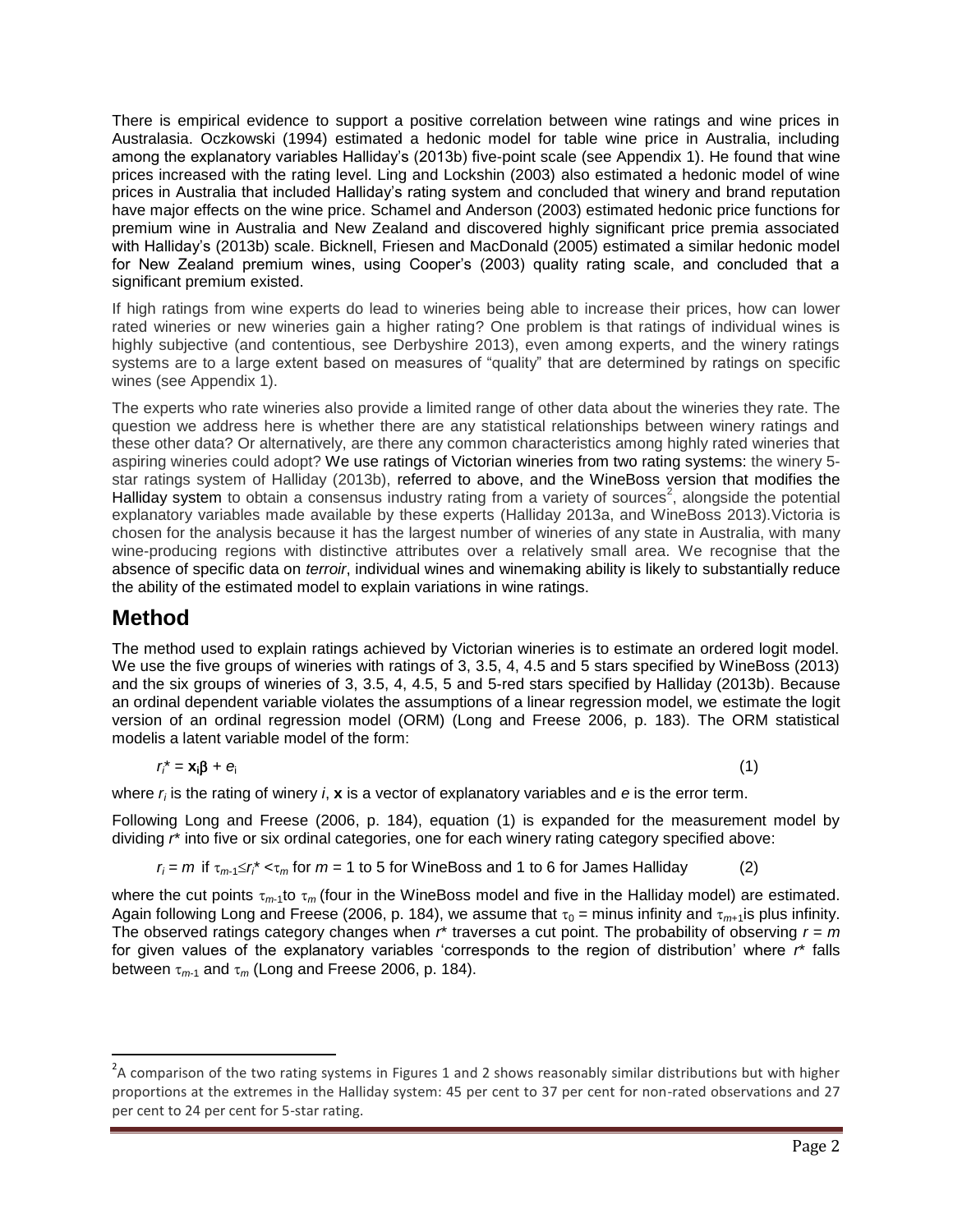For ease of interpreting the model results, we focus on the odds ratios. Odds ratios are used to compare 'the people who are in groups greater than *k* versus those who are in groups less than or equal to *k* where *k* is the level of the response variable' (IDRE 2013).They are interpreted as follows: 'for a one unit change in the predictor variable, the odds for cases in a group that is greater than *k* versus less than or equal to k are the proportional odds times larger' (IDRE 2013). Cut points are estimated in the model to differentiate between the groups when the values of all explanatory variables are evaluated at zero.

## **Data**

 $\overline{\phantom{a}}$ 

WineBoss (2011) reported on the ratings of 529 Victorian wineries. A sample of 331 wineries was used for the WineBoss model after excluding two wineries for which a full set of data was unavailable and 196 wineries that were not rated. Correspondingly, a sample of 291 wineries was used for the Halliday model after excluding two wineries for which a full set of data was unavailable and 236 wineries that were not rated. Halliday (2013b) explained non-ratings as follows: 'The rating is given in a range of circumstances: where there have been no tastings in the 12-month period; where there have been tastings, but with no wines scoring more than 86 points; or where the tastings have, for one reason or another, proved not to fairly reflect the reputation of a winery with a track record of success'. The dependent variables are shown in Figures 1 and 2, while the potential explanatory variables are shown in Table 1.

### **Potential Explanatory Variables**

As noted, Victoria was chosen as it has many wine-producing regions with distinctive attributes over a relatively small area, and many different types of winery businesses and wine styles–irrigated and rainfed; hot temperate and cool climate; small (almost hobby) family farms and extensive corporate structures; etc. This makes forming prior expectations about directions of effect quite difficult.

However, on balance, we expect a positive correlation between the age of a winery and its rating, for three main reasons. First, an established winery ought to have access to wine grapes from wellestablished vines that are of consistently superior quality to those obtained from young vines. We acknowledge that this proposition is controversial as it could be argued that the appropriate standard of grapes for a desired wine label is determined on the vine and has more to do with *terroir*, clonal selection and vine balance and management than the age of the vine. Furthermore, many wineries also purchase supplementary fruit for their labels. Second, a more established winery should be further along the learning curve in producing premium wines as winemakers take time to establish an understanding of how fruit from particular vineyards behave. This is offset to some extent by the mobility of good winemakers who are able to move to different employers within a region or commence their own operation in a region with which they are familiar. Third, longer-established wineries should be better able to forge a reputation for the production of high-quality wines, which would make it easier to attract talented winemakers.

The correlation between the size of a winery<sup>3</sup> and its rating is uncertain. On one hand, the size of the winery is expected to have a positive influence on its rating on the basis that larger wineries are better able to afford the services of the top winemakers. On the surface, it appears that the existing empirical evidence would favour small and medium wineries, given that Ling and Lockshin (2003) found that wine prices were higher for small and medium wineries. But this result was obtained after controlling for quality and reputation, suggesting that other factors are at play in varying the prices received by wineries of different size. On the other hand, there are very talented winemakers who prefer to work in small wineries with greater control and oversight of their wines.

The contract variable is a dummy variable according to whether the winery contracts a winemaker or not (taking the value of one if using a contractor, zero otherwise). These wineries are expected to rate lower than wineries making their own wine because of the smaller incentive to a contractor than to a winery to produce premium wines and achieve a high quality rating.

 $3$ The size of the winery was measured by the number of cases sold annually. These data were unavailable for a few wineries but, where vineyard area was available, an estimate for this variable was obtained by multiplying the area of grapevines by an estimated mean yield of 55 hectolitres per hectare.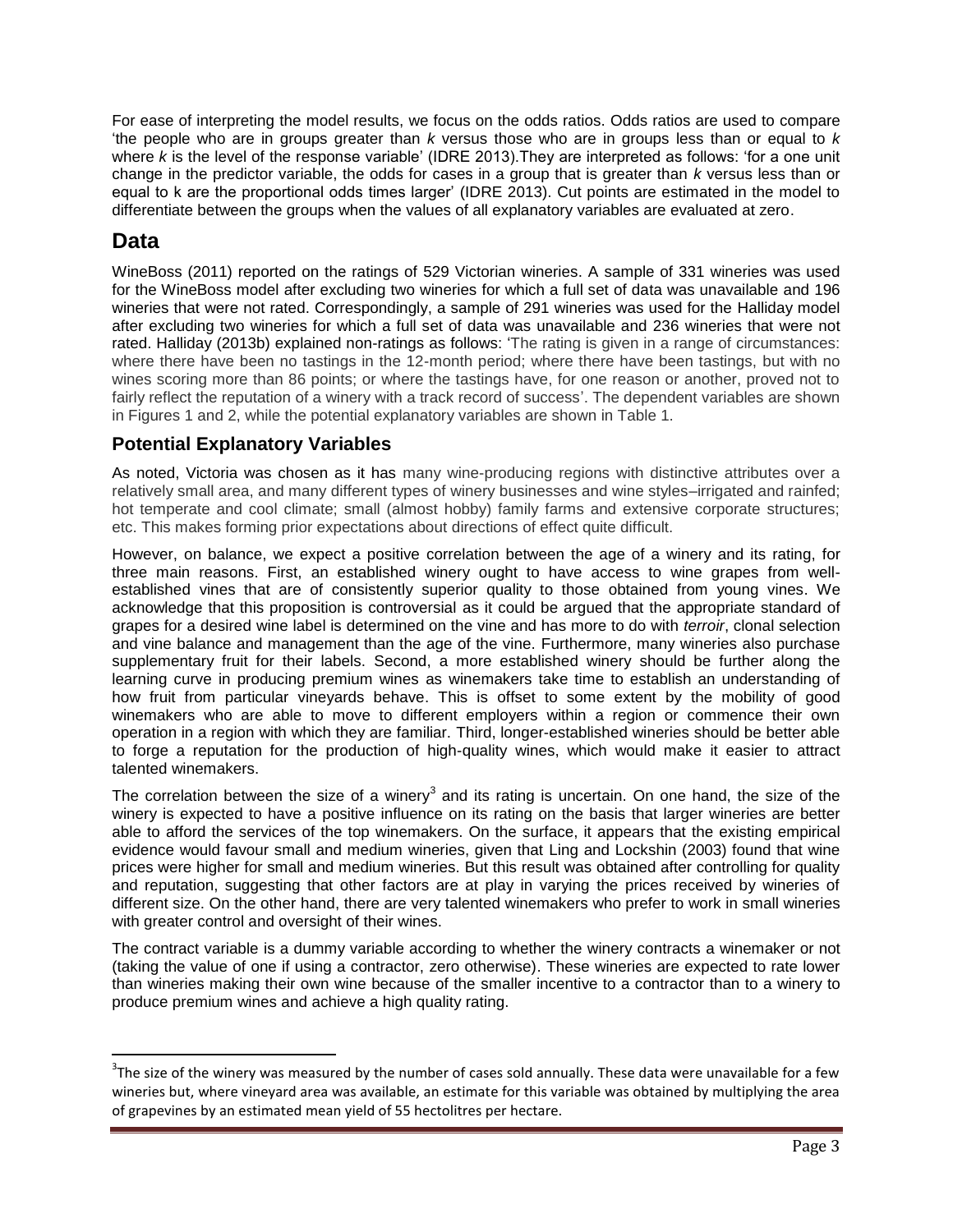On the contrary, use of a consultant may provide scope for a winery to improve the quality of its products. The consultants chosen are typically people with a long experience in producing and judging premium wines. The consultant variable is also a dummy variable according to whether the winery uses a consultant or not, taking the value of one if using a consultant, zero otherwise.

A dummy variable for wineries with other profit-making centres (primarily hospitality businesses) was expected to have a negative sign on its coefficient because of the need to spread labour and capital resources across a wider range of productive activities. This is likely to result in a trade-off between wine quality and the exploitation of economies of scope from complementary activities (for example, achieving higher mark-ups from wines sold in a winery restaurant than from selling them in other markets). In other words, these wineries would be expected to specialise less in producing premium wines than would specialist wineries.

Three dummy variables were included in the model to capture wine type effects, with mixed wine production as the base. They are for wineries producing predominantly (at least 75 per cent) still red wines, still white wines and sparkling wines (taking the value of one in each case); however, there are very few observations for the latter two variables. Wineries producing predominantly still red wines were expected to have greater scope to impress wine experts with the quality of their wine than wineries producing a mix of wine types or predominantly still white wines or sparkling wines. Previous evidence from Ling and Lockshin (2003) and Schamel and Anderson (2003) has indicated a premium for red wines over white wines after controlling for predicted quality and reputation.<sup>4</sup> However this is related to regional suitability. For example, most red varieties need heat whereas grapes used for the super premium whites and sparkling wines can only be grown in cool and/or elevated regions.

Twenty-seven regional dummy variables are included in the model. Yarra Valley is used as the base on the grounds that it is the most distinguished Victorian wine region and probably has the widest range of winery size and variety. It is expected that wineries in other regions would have an overall lower or equal quality rating with wineries in this region given the reputation of Yarra Valley for producing premium wines. Regions expected to have wineries with at least an equal rating include Rutherglen with its worldclass quality of fortified wines, Beechworth with its wineries producing chardonnay, and Geelong with its wineries producing pinot noir.

We also estimated an alternative model in which the regional dummy variables were replaced by a single variable representing the number of wineries in a region. This variable is expected to pick up two effects: as a measure of any 'cluster' effects (see, for example, Porter 1998); and as a proxy for attracting wineries to regions with greater agro-biological potential to produce premium wines.

Summary statistics for the data on variables used in the analysis are presented in Table 1.

| Variable                  | Mean  | Std deviation | Minimum | Maximum |
|---------------------------|-------|---------------|---------|---------|
| WineBoss rating           | 3.29  | 2.07          |         | 6       |
| Halliday rating           | 3.35  | 2.40          |         |         |
| Age of winery             | 25.99 | 23.82         | 5       | 160     |
| Use of contract winemaker | 0.22  | 0.41          |         |         |
| Output (kcases)           | 36.57 | 383.29        |         | 8000    |
| Use of consultant         | 0.02  | 0.14          |         |         |
| Other revenue source      | 0.33  | 0.47          |         |         |
| Red wine dominant         | 0.22  | 0.41          |         |         |
| White wine dominant       | 0.01  | 0.10          |         |         |
| Sparkling wine dominant   | 0.01  | 0.10          |         |         |

Table 1: Summary statistics of variables

l

 $^4$  Red wines are regarded as a product that can be safely stored and traded for higher prices in the future, but this is a very small part of the wine market.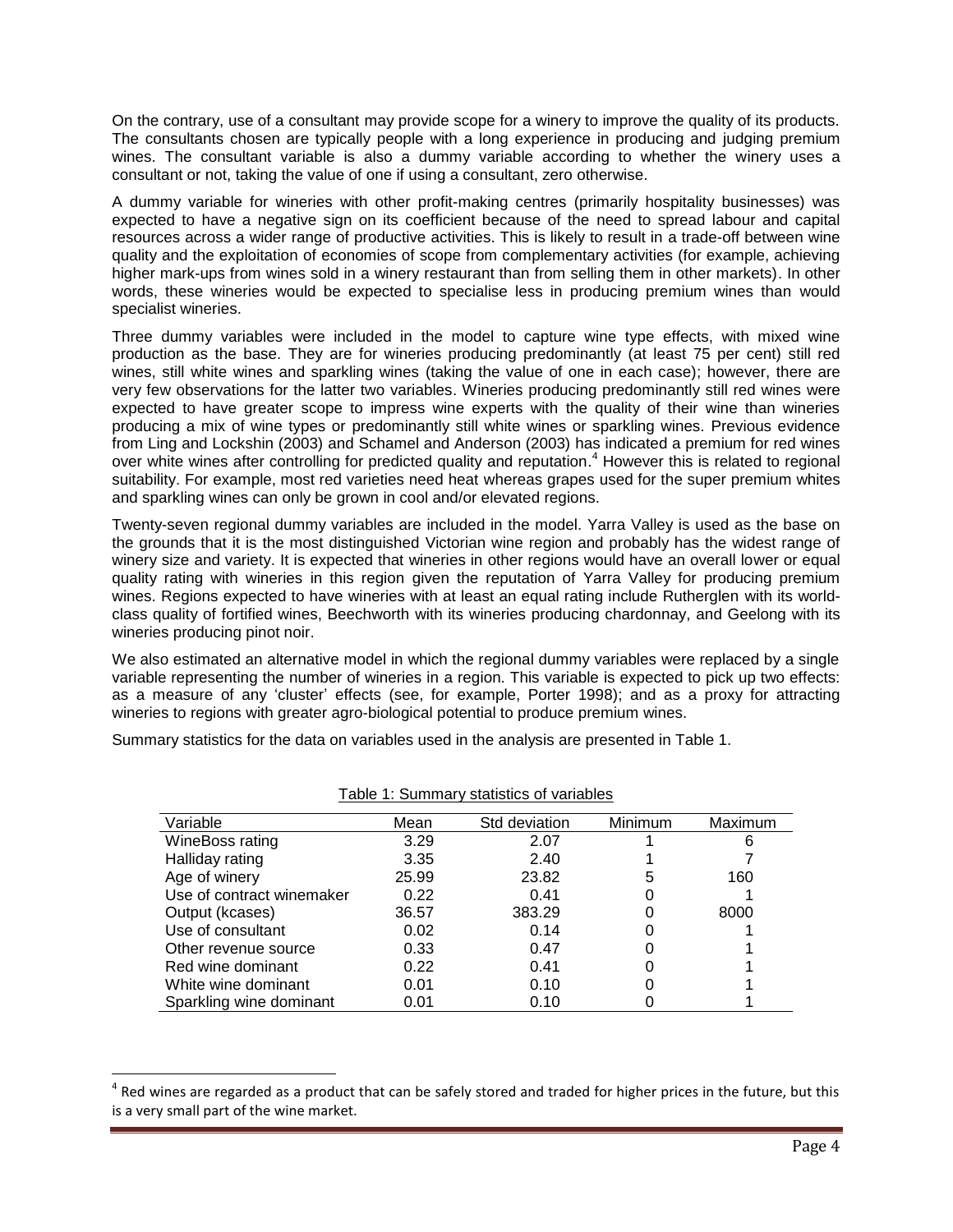## **Results**

#### **Choice of estimated models**

Ordered logit estimates are reported only for the models excluding the non-rated observations given the unusual distributions of the dependent variables when the non-rated observations are included (see Figures 1 and 2). Also, a variety of reasons could explain why wineries were not rated that need not correspond to the quality of wine produced. While there are no major divergences in estimates and significance levels between the models including and excluding these observations, the latter models provide a better explanation of variations in winery ratings.



Figure 1 : Distribution of WineBoss ratings.

Note:  $1 = \text{not rated}$ ;  $2 = 3$  stars;  $3 = 3.5$  stars;  $4 = 4$  stars;  $5 = 4.5$  stars;  $6 = 5$  stars.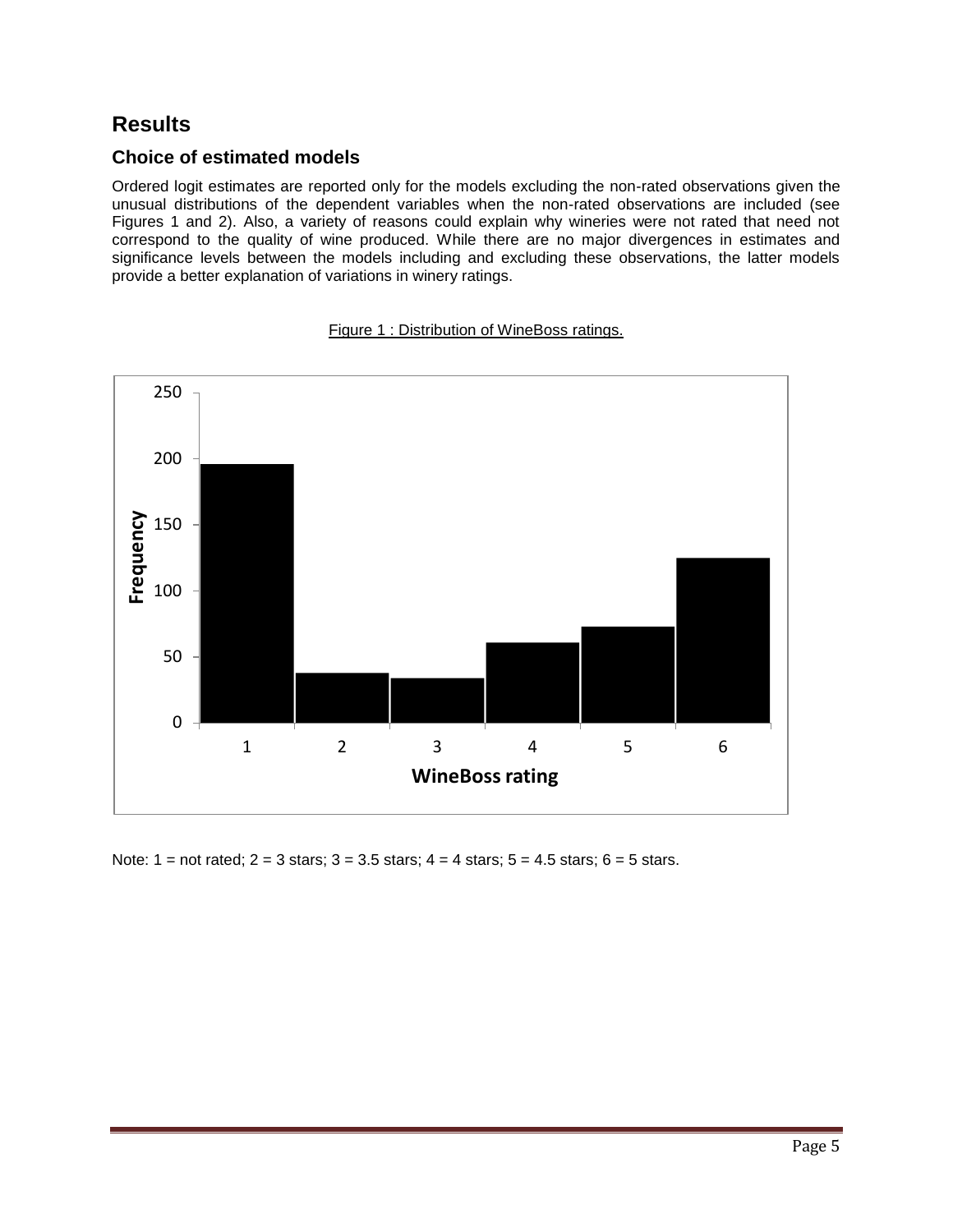#### Figure 2 : Distribution of Halliday ratings



Note:  $1 =$  not rated;  $2 = 3$  stars;  $3 = 3.5$  stars;  $4 = 4$  stars;  $5 = 4.5$  stars;  $6 = 5$  stars;  $7 = 5$  stars (red).

#### **Ordered logit models**

Estimated coefficients of variables expected to influence winery ratings in the ordered logit models excluding non-rated observations are reported in Table 2 for the WineBoss model and Table 3 for the Halliday model. In comparing the two sets of estimates, it is evident that there is no Yarra Valley bias in the Halliday estimates. The likelihood ratio  $\chi^2$  tests for the WineBoss model (99.63, prob>  $\chi^2$  =0.000) and the Halliday model (100.21, prob>  $\chi^2$  =0.000) indicate strongly that at least one of the coefficients on the explanatory variables is not equal to zero in each model. Coefficient estimates could not be obtained for the Swan Hill and North-East Victoria regional dummy variables in the WineBoss model because there are no observations once non-rated observations are removed, and these variables were consequently omitted from Table 2. The McFadden pseudo R<sup>2</sup> statistic for both the estimated models is 0.10, keeping in mind that a low value is not uncommon for a pseudo  $R^2$ , which cannot be compared to the  $R^2$  value in an ordinary least squares regression. IDRG (2013) warns that this statistic should be treated with caution.

#### **Estimates of logit models for binary outcomes**

Prior to estimating the ordered logit models, simple logit models for binary outcomes were estimated using the same set of explanatory variables as for the ordered logit models to attempt to explain why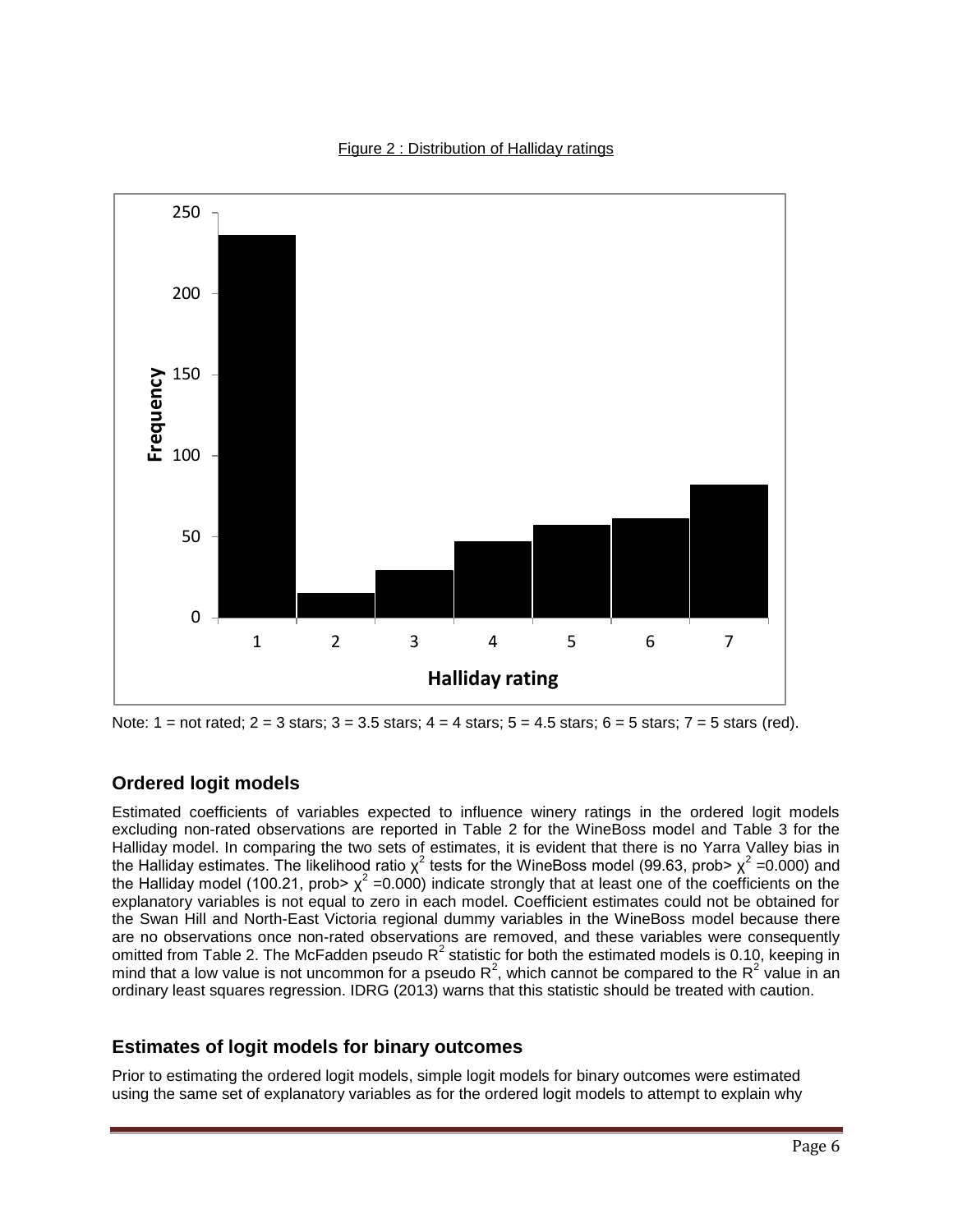wineries may not have a rating. Few explanatory variables have significant coefficients, with very few significant regional dummy variables at the 10 per cent significance level or better. But significant coefficients of note in both models are the positive signs on the coefficients of the contract variable, implying wineries using a contractor to make their wines are more likely not to have a rating, and negative signs on the cluster variable (number of wineries per region), implying wineries in regions with a large number of wineries are less likely not to have a rating. A significantly negative sign on the coefficient of the winery size variable in the Halliday model suggests that small wineries are more likely not to have a rating although the corresponding coefficient estimate in the WineBoss model was insignificant even though the sign was also negative.

| Explanatory variable      | Odds ratio | Coefficient | Std error | z       | P >  Z |          |
|---------------------------|------------|-------------|-----------|---------|--------|----------|
| Age of winery             | 1.025      | 0.024       | 0.007     | 3.29    | 0.001  | ***      |
| Output volume             | 1.000      | $-0.155$    | 0.283     | $-0.55$ | 0.585  |          |
| Use of contractor         | 0.327      | $-1.116$    | 0.293     | $-3.81$ | 0.000  | ***      |
| Use of consultant         | 7.275      | 1.984       | 1.129     | 1.76    | 0.079  | ¥        |
| Other revenue source      | 0.943      | $-0.059$    | 0.241     | $-0.25$ | 0.806  |          |
| Red wine dummy            | 2.036      | 0.711       | 0.309     | 2.30    | 0.021  | $***$    |
| White wine dummy          | 0.272      | $-1.301$    | 1.523     | $-0.85$ | 0.393  |          |
| Sparkling wine dummy      | 0.558      | $-0.584$    | 1.078     | $-0.54$ | 0.588  |          |
| Rutherglen                | 0.467      | $-0.762$    | 0.692     | $-1.10$ | 0.271  |          |
| Mornington Peninsula      | 0.844      | $-0.170$    | 0.371     | $-0.46$ | 0.646  |          |
| Pyrenees                  | 0.560      | $-0.581$    | 0.597     | $-0.97$ | 0.331  |          |
| Geelong                   | 1.635      | 0.491       | 0.477     | 1.03    | 0.303  |          |
| Beechworth                | 0.317      | $-1.148$    | 0.897     | $-1.28$ | 0.201  |          |
| Sunbury                   | 0.175      | $-1.744$    | 0.816     | $-2.14$ | 0.033  | $***$    |
| <b>Alpine Valleys</b>     | 0.073      | $-2.612$    | 0.861     | $-3.03$ | 0.002  | ***      |
| Glenrowan                 | 0.117      | $-2.145$    | 1.502     | $-1.43$ | 0.153  |          |
| <b>King Valley</b>        | 0.181      | $-1.894$    | 0.539     | $-3.51$ | 0.000  | ***      |
| Bendigo                   | 0.439      | $-0.866$    | 0.597     | $-1.45$ | 0.147  |          |
| <b>Strathbogie Ranges</b> | 0.906      | $-0.532$    | 0.902     | $-0.59$ | 0.555  |          |
| Heathcote                 | 0.796      | $-0.276$    | 0.477     | $-0.58$ | 0.563  |          |
| South East Australia      | 0.071      | $-2.669$    | 1.352     | $-1.97$ | 0.048  | $***$    |
| Henty                     | 1.600      | 0.449       | 1.236     | 0.36    | 0.716  |          |
| <b>Upper Goulburn</b>     | 0.546      | $-0.633$    | 0.616     | $-1.03$ | 0.304  |          |
| Gippsland                 | 0.364      | $-1.049$    | 0.504     | $-2.08$ | 0.037  | $***$    |
| <b>Ballarat</b>           | 0.383      | $-0.999$    | 0.728     | $-1.37$ | 0.170  |          |
| Grampians                 | 0.515      | $-0.691$    | 0.632     | $-1.09$ | 0.275  |          |
| Macedon Ranges            | 0.523      | $-0.678$    | 0.513     | $-1.32$ | 0.187  |          |
| <b>Goulburn Valley</b>    | 0.035      | $-3.390$    | 0.959     | $-3.54$ | 0.000  | ***      |
| <b>Murray Darling</b>     | 0.044      | $-3.151$    | 1.069     | $-2.95$ | 0.003  | ***      |
| Port Phillip Zone         | 0.110      | $-2.010$    | 0.891     | $-2.26$ | 0.024  | $***$    |
| Nagambie Lakes            | 0.472      | $-0.772$    | 0.975     | $-0.79$ | 0.428  |          |
| Western Victoria Zone     | 0.376      | $-1.050$    | 1.536     | $-0.68$ | 0.494  |          |
| Central Victoria Zone     | 0.131      | $-2.068$    | 1.118     | $-1.85$ | 0.064  | $^\star$ |
| Cut point 1               |            | $-2.507$    | 0.384     | $-6.53$ |        |          |
| Cut point 2               |            | $-1.608$    | 0.359     | $-4.48$ |        |          |
| Cut point 3               |            | $-0.524$    | 0.346     | $-1.51$ |        |          |
| Cut point 4               |            | 0.578       | 0.347     | 1.67    |        |          |

Note: \*\*\* significant at 1 per cent; significant at 5 per cent; significant at 10 per cent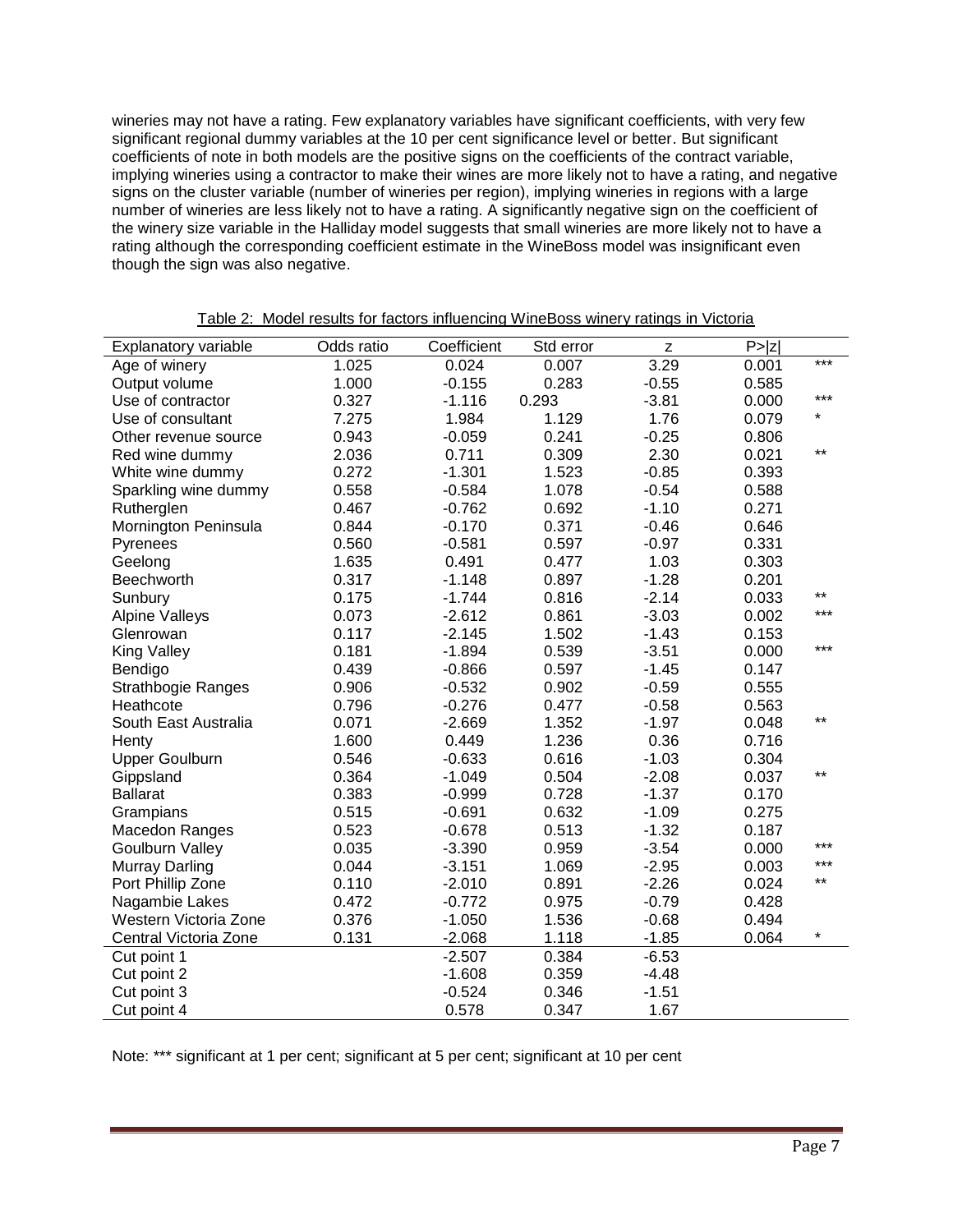| Explanatory variable   | Odds ratio | Coefficient | Std error | $\mathsf{Z}% _{0}$ | P >  Z |         |
|------------------------|------------|-------------|-----------|--------------------|--------|---------|
| Age of winery          | 1.024      | 0.024       | 0.007     | 3.55               | 0.000  | ***     |
| Output volume          | 1.000      | $-0.013$    | 0.258     | $-0.05$            | 0.960  |         |
| Use of contractor      | 0.233      | $-1.455$    | 0.347     | $-4.19$            | 0.000  | ***     |
| Use of consultant      | 1.161      | 0.149       | 0.724     | 0.21               | 0.836  |         |
| Other revenue source   | 1.196      | 0.179       | 0.245     | 0.73               | 0.465  |         |
| Red wine dummy         | 1.996      | 0.691       | 0.323     | 2.14               | 0.032  | $***$   |
| White wine dummy       | 1.046      | 0.045       | 1.552     | 0.03               | 0.977  |         |
| Sparkling wine dummy   | 1.997      | 0.691       | 0.973     | 0.71               | 0.477  |         |
| Rutherglen             | 0.371      | $-0.991$    | 0.686     | $-1.45$            | 0.148  |         |
| Mornington Peninsula   | 0.706      | $-0.348$    | 0.376     | $-0.93$            | 0.354  |         |
| Pyrenees               | 0.517      | $-0.659$    | 0.539     | $-1.22$            | 0.221  |         |
| Geelong                | 0.971      | $-0.029$    | 0.469     | $-0.06$            | 0.951  |         |
| Beechworth             | 0.346      | $-1.060$    | 1.132     | $-0.94$            | 0.349  |         |
| Sunbury                | 0.375      | $-0.980$    | 0.968     | $-1.01$            | 0.311  |         |
| Swan Hill              | 0.031      | $-3.469$    | 1.569     | $-2.21$            | 0.027  | $***$   |
| <b>Alpine Valleys</b>  | 0.229      | $-1.475$    | 0.880     | $-1.68$            | 0.094  | $\star$ |
| Glenrowan              | 0.082      | $-2.504$    | 1.448     | $-1.73$            | 0.084  | $\star$ |
| King Valley            | 0.124      | $-2.084$    | 0.610     | $-3.42$            | 0.001  | $***$   |
| Bendigo                | 0.225      | $-1.493$    | 0.629     | $-2.37$            | 0.018  | $***$   |
| Strathbogie Ranges     | 0.260      | $-1.347$    | 0.779     | $-1.73$            | 0.084  | $\star$ |
| Heathcote              | 0.691      | $-0.370$    | 0.481     | $-0.77$            | 0.443  |         |
| South East Australia   | 0.027      | $-3.594$    | 1.451     | $-2.48$            | 0.013  | $***$   |
| Henty                  | 1.179      | 0.165       | 0.844     | 0.20               | 0.845  |         |
| <b>Upper Goulburn</b>  | 0.377      | $-0.974$    | 0.639     | $-1.52$            | 0.127  |         |
| Gippsland              | 0.379      | $-0.969$    | 0.570     | $-1.70$            | 0.089  | $\star$ |
| <b>Ballarat</b>        | 0.235      | $-1.450$    | 0.912     | $-1.59$            | 0.112  |         |
| Grampians              | 0.704      | $-0.351$    | 0.640     | $-0.55$            | 0.584  |         |
| <b>Macedon Ranges</b>  | 0.451      | $-0.797$    | 0.514     | $-1.55$            | 0.121  |         |
| <b>Goulburn Valley</b> | 0.020      | $-3.896$    | 0.892     | $-4.37$            | 0.000  | ***     |
| <b>Murray Darling</b>  | 0.009      | $-4.733$    | 1.075     | $-4.40$            | 0.003  | ***     |
| Port Phillip Zone      | 0.047      | $-3.053$    | 1.329     | $-2.30$            | 0.022  | $***$   |
| Nagambie Lakes         | 0.227      | $-1.485$    | 1.083     | $-1.37$            | 0.170  |         |
| Western Victoria Zone  | 2.529      | $-0.928$    | 1.541     | 0.60               | 0.547  |         |
| Central Victoria Zone  | 0.253      | $-1.375$    | 1.619     | $-0.85$            | 0.396  |         |
| Cut point 1            |            | $-3.832$    | 0.451     | $-8.50$            |        |         |
| Cut point 2            |            | $-2.266$    | 0.353     | $-6.42$            |        |         |
| Cut point 3            |            | $-1.012$    | 0.321     | $-3.15$            |        |         |
| Cut point 4            |            | 0.015       | 0.312     | 0.05               |        |         |
| Cut point5             |            | 1.067       | 0.319     | 3.34               |        |         |

#### Table 3: Model results for factors influencing James Halliday winery ratings in Victoria

Note: \*\*\* significant at 1 per cent; significant at 5 per cent; significant at 10 per cent

For the WineBoss model, cut points were highly significant between the lower three rating categories and moderately significant between the upper three categories. For the Halliday model, all cut points except cut point 4 were highly significant. That is, in both cases there is a lack of precision in determining between 4-star and 5-star wines. However, the Halliday model is able to distinguish clearly between 5 star and 5-red-star wineries.

The coefficient on the age of winery variable is positive and significant at the 1 per cent significance level in both estimated models. The estimated odds ratios for this variable (1.024 and 1.025 in the estimated WineBoss and Halliday models, respectively) are interpreted in the following manner: a one year increase in the age of a winery would increase the probability that the winery would be in a higher rating category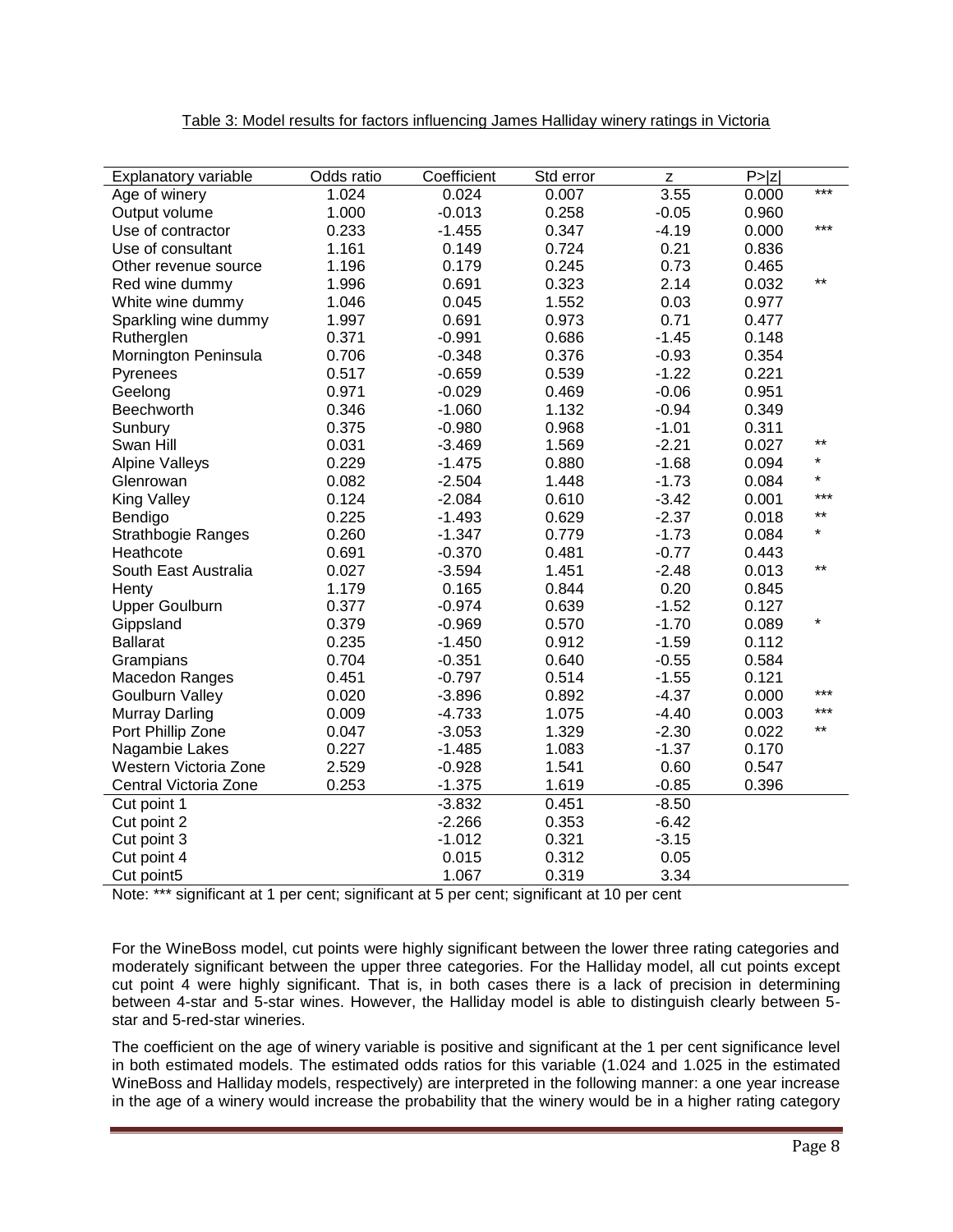by 2.4 to 2.5 per cent. This result is consistent with the expected impact of winery age on the quality rating. Examples of longstanding wineries currently achieving 5-red-star rating by Halliday (2013a) are All Saints Estate, Campbells and Chambers Rosewood in Rutherglen, Baileys in Glenrowan and Brown Brothers in King Valley. Nevertheless, the relationship is not generalisable as we acknowledge that some 'old' wineries such as St Leonards winery in Rutherglen, Tisdall winery in Goulburn Valley and The Gap winery in the Grampians have only a 3-star rating.

The coefficient on the volume of wine output variable is highly insignificant in both models, indicating that the size of the winery bears no relationship to its quality rating. This result suggests that small wineries are as capable of achieving a high rating as large wineries, and vice versa. While numerous large wineries are regularly achieving high scores for their wines, a number of small wineries are also doing so.

The coefficient on the contract variable is significant in both models at the 1 per cent significance level and the estimated odds ratios for this variable (0.33, 0.23)are less than unity, as expected. The ratios are interpreted as follows: using a contract winemaker would reduce the probability that a winery would be in a higher rating category by 67 per cent and 77 per cent, respectively, for the WineBoss and Halliday models. This result indicates that using a contractor to make wine has a strong adverse effect on the probability of a winery obtaining a higher quality rating. But note that using a contract winemaker need not be accompanied by a low rating. There is now a group of good winemakers using contracting for smaller producers as a way to fund their own label activities.

As expected, there is a positive relationship between the use of a consultant on the probability of achieving a higher quality rating, but the odds ratio varies between models being much higher in the WineBoss model (7.28) than in the Halliday model (1.16). The latter estimate is not significantly greater than unity whereas the former is significantly greater than unity at the 10 per cent significance level. The extremely high value of the odds ratio should be treated with caution however as there were few observations for this variable.

The assumption that wineries with other revenue sources would rate worse than specialist wineries proved not to be so. While the estimated odds ratio is less than one in the WineBoss model, the coefficient is highly insignificant. It is greater than one in the Halliday model but, again, is highly insignificant. About one third of all rated wineries have another revenue source, and there are numerous examples of both diseconomies and the ability of a winery to combine the production of premium wines while operating a restaurant (in particular in the Yarra Valley (Anon. 2013)).

Of the coefficients on the red-dominant, white-dominant and sparkling wine-dominant dummy variables, only the coefficient on the red-dominant variable is significant, at the 5 per cent significance level in both models. This result is expected, suggesting that a predisposition to rely solely or mainly on red wine production will substantially increase the probability of a higher quality rating. It would approximately double the probability that the winery would be in a higher rating category. Downing Estate Vineyard, for example, operates with 10 hectares planted solely to Shiraz, Cabernet Sauvignon and Merlot winegrapes and achieves a 5-red-star rating from Halliday (2013a). But high premium red-dominant wineries need not be exclusively red wine producers. An example of a winery with 5-red-star rating that produces predominantly Pinot Noir wines while also producing some white wines (Chardonnay and Gewurztraminer) is Bass Phillip. Its reputation is based primarily on its sustained ability to produce toprating Pinot wines.

The coefficients on nine of the regional dummy variables are significant at least at the 10 per cent significance level for the WineBoss model, all in the expected negative direction (odds ratios less than one). The estimated odds ratios for these variables vary substantially. Using one region that was expected to rate badly against the base as an example, a winery located in the warm-climate Murray Darling region would decrease its probability of being in a higher rating category by 96 per cent. Other regions in this category in ascending order of odds ratios are: Goulburn Valley (odds ratio of 0.04, significant at 1 per cent); Alpine Valleys (odds ratio of 0.07, significant at 1 per cent); South-East Australia (odds ratio of 0.07, significant at 5 per cent); Port Phillip Zone (odds ratio of 0.11, significant at 5 per cent); Central Victoria Zone (odds ratio of 0.13, significant at 10 per cent); King Valley (odds ratio of 0.18, significant at 1 per cent); Sunbury (odds ratio of 0.18, significant at 5 per cent); and Gippsland (odds ratio of 0.36, significant at 5 per cent). An additional three regional dummy variables had significant negative coefficients in the Halliday model, namely: Swan Hill (odds ratio of 0.03, significant at 5 per cent);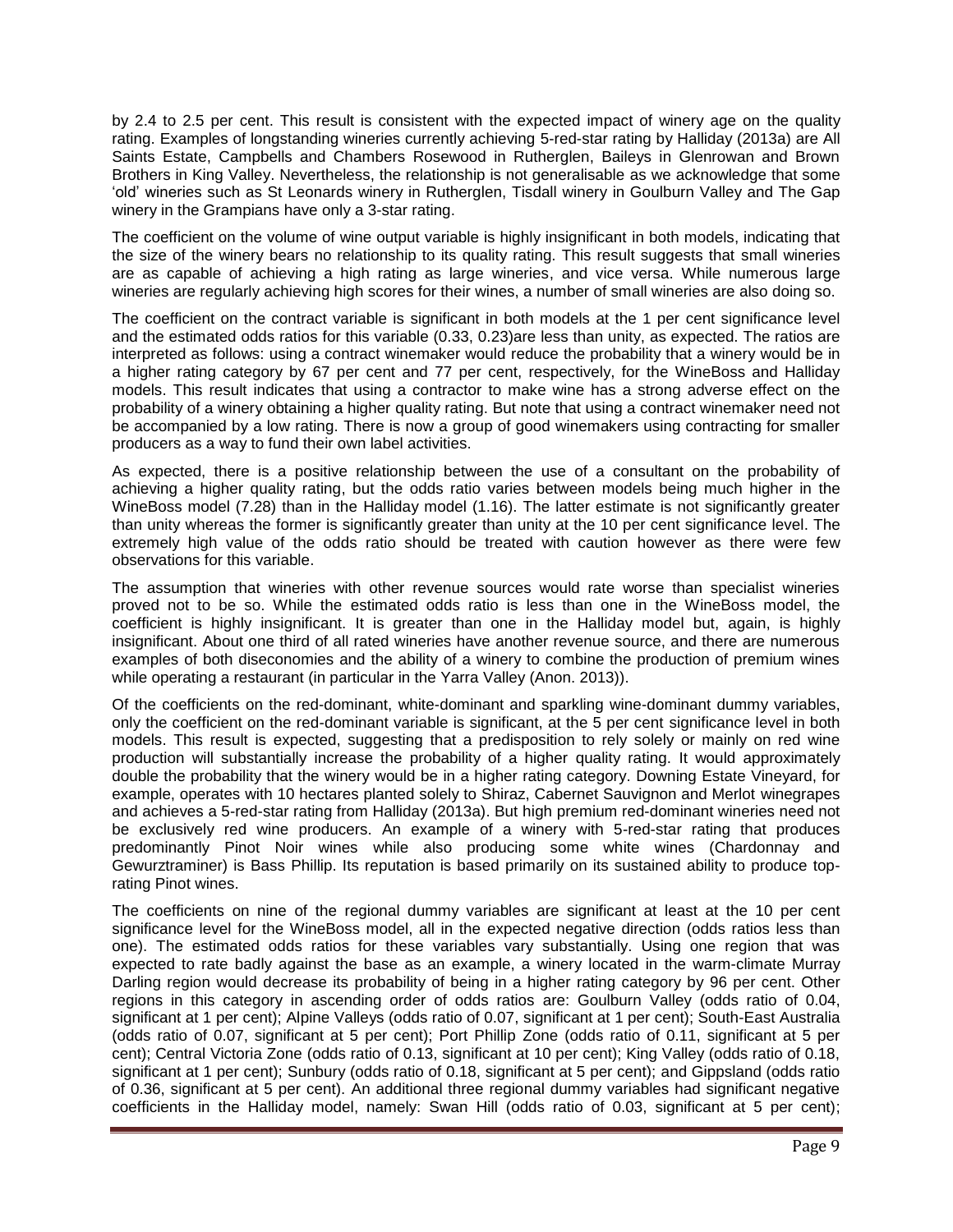Glenrowan (odds ratio of 0.08, significant at 10 per cent); and Strathbogie Ranges (odds ratio of 0.26, significant at 10 per cent). The coefficient on the Central Victoria dummy variable is not significantly less than zero, in contrast to the situation in the WineBoss model.

Given the wide variations in grape-growing conditions across regions, it is a little surprising that wineries in so few regions were predicted to rate as inferior in quality to wineries in Yarra Valley and other major producing regions such as Mornington Peninsula and Geelong. Possible explanations are that in most regions there is potential for most wineries to apply scientific methods in wine production that limit the adverse effects of agroclimatic factors, and producers select *terroirs* suitable for growing winegrapes. It may be the case that particular wine varieties that are better suited to the specific regions are selected. Newer wineries may have access to better clones, modern equipment and an innovative winemaking technique, and would be expected to rate more highly than on older neighbouring winery.

Another possible explanation relates to wine experts finding it more difficult to discern between good wines than to identify ordinary or poor ones, or even expecting 'plonk' from regions with a poor reputation to be wine of low quality (see, e.g., Derbyshire 2013).Regardless of the reason for the low probability, it would be a bold move for wineries in poorly rating regions to attempt to increase prices on the basis of expert ratings.

The coefficient on the cluster variable replacing the regional dummy variables took the expected positive sign and was significant at the 1 per cent level of significance. The variable can be interpreted as follows: an additional winery in a region is associated with about a 1.5 per cent probability of being in a higher quality rating category. This result suggests that a cluster benefit arises from having good access to information and advice on winemaking, and from additional wineries locating to a particular region to add to the region's brand, tradition and reputation.

## **Conclusion**

In this paper we attempt to explain variations in winery ratings in Victoria by examining two winery rating systems: the 5-star ratings system of Halliday and the WineBoss version that modifies the Halliday system to obtain a consensus industry rating from a variety of sources; in conjunction with a limited range of other data about the wineries they have rated*.* We use ordered logit models and odds ratios on a sample of rated Victorian wineries (291 in the Halliday sample and 331 in the WineBoss sample) to test which predictor variables increase the odds of a winery being in a higher-rated category.

Wineries that are older, use a consultant winemaker and/or produce predominantly red wines are more likely to be in a higher-rated category than those wineries that do not; conversely, wineries that use a contract winemaker and/or are located in a number of particular regions of Victoria (with Yarra Valley as the base) have greater odds of being in a lower-rated category than those wineries that do not. All of these results are as expected and confirm previous research. However, there are two results that do not accord with our prior expectations. The coefficient on the volume of wine output variable is highly insignificant in both models, which says that small and large wineries are equally likely to achieve a high rating. The second unexpected result is that wineries with other revenue sources, such as a restaurant, did not rate worse than specialist wineries.

These results suggest some areas for further investigation. First, the level of explanation of the estimated model is low and there are more than 200 wineries in these samples that are not rated. Many of these wineries have chosen to be non-rated. It would be interesting to look at other measures of success apart from winery rating, such as the personal attitudes and objectives of the key decision makers across the whole sample, and whether these vary in line with success. Examples of this sort of approach are Grant (2011) and Wright and Grant (2011).

Second, apart from the red star rating, Halliday's rating of an individual winery is based on tastings within the past year. It would be interesting to look at how winery ratings changed over time and what factors explained these changes.

A third area for research is to attempt to take account of the heterogeneity of wines sold by a winery. The notion of 'premium quality' varies within wineries, and the primary range may sell for high prices while the secondary label sells for relatively low prices. It would be useful to examine specific wine labels rather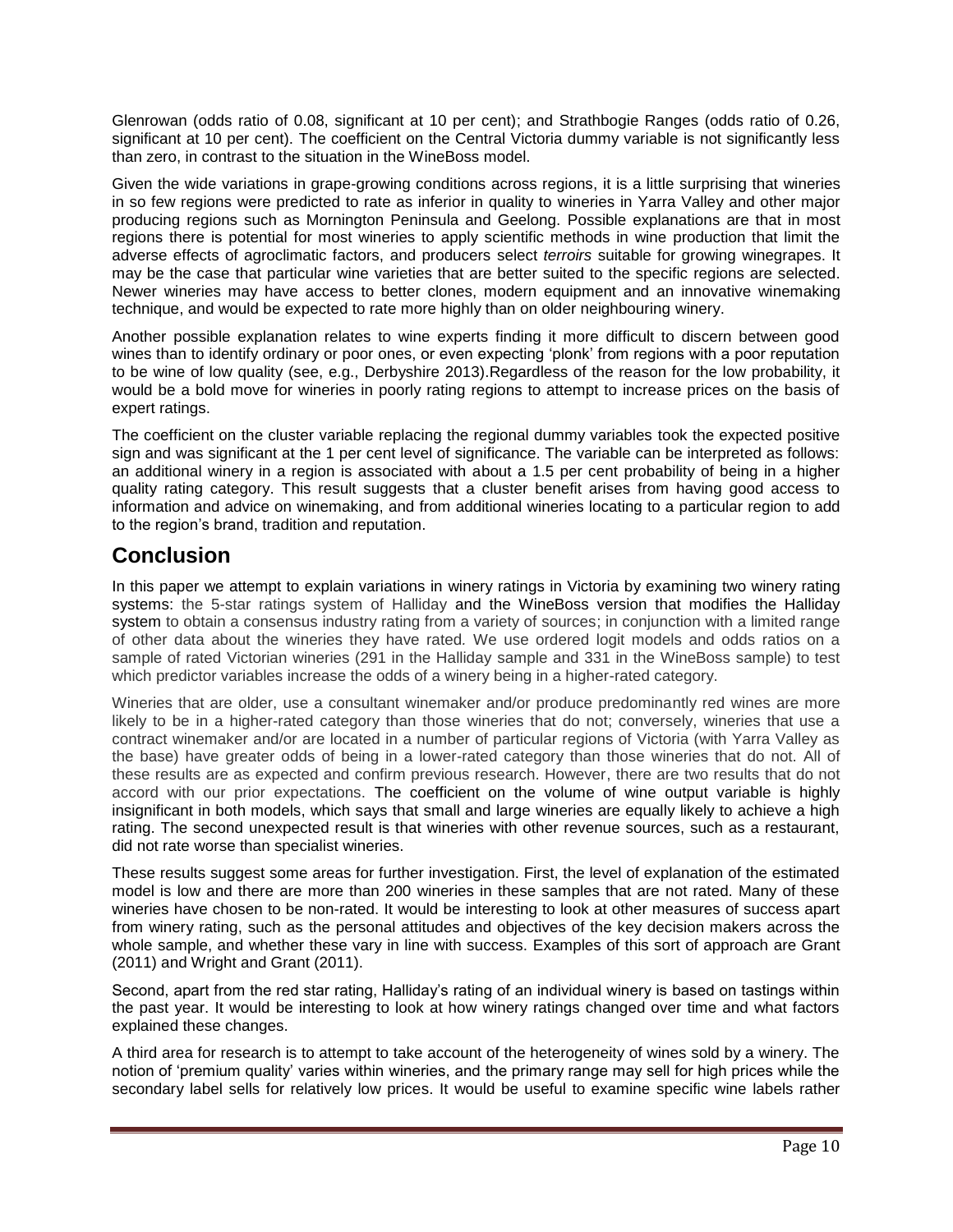than wineries given that medium and larger wineries usually have different labels over a range of price points.

Finally, a lack of significant effect of multiple profit centres on winery ratings is just one dimension of the relationships between winemaking and other economic activities. It would be interesting to test for the presence of scope economies between them. When Australian export markets contracted, many smallto-medium-sized wineries turned to cellar door outlets and varying types of food outlets to boost their turnover and profit margins. Many succeeded yet many did not, with issues being over-capitalisation, wines not matching the food offering and the difficulty of obtaining and keeping good service staff in rural areas.

### **References**

Anderson, K. and Wittwer, G. 2013,A global macroeconomic perspective on the Australian wine industry, Plenary address to the 15<sup>th</sup> Australian Wine Industry Technical Conference, 13-18 July, Sydney.

Anon. 2013, Yarra Valley. Downloaded 9 August 2013 from:

<http://www.winestate.com.au/foodwine/travel/222/p187.aspx?coi=state&voi=VIC>

AFFW [Australian First Families of Wine] 2013, Home. Downloaded 11 August 2013 from

<http://www.australiasfirstfamiliesofwine.com.au/index.php>

Banks, G. and Sharpe, S. 2006, Wine regions and the geographic imperative: the Coonawarra example, *New Zealand Geographer* 62, 173-84.

Baillieu Myer Elgee Park 2013, Winemaker – Geraldine McFaul. Downloaded 9 August 2013 from: http://www.elgeeparkwines.com.au/people/winemakers-geraldine-mcfaul

Bicknell, K., Friesen, L. and MacDonald, I. 2005, A hedonic price analysis for the New Zealand wine industry: preliminary results, Paper presented at the 2005 NZARES Conference, Nelson, 26-27 August.

Cooper, M. 2003, *Michael Cooper's Buyers Guide to New Zealand Wines* (and previous issues), Hodder Moa Beckett, Auckland.

Derbyshire, D. 2013,'Wine-tasting: it's junk science', *The Observer*, 23 June. Downloaded 8 August 2013 from: <http://www.theguardian.com/lifeandstyle/2013/jun/23/wine-tasting-junk-science-analysis>

Geddes, R. The gold book: Australian wine vintages. Downloaded 11 August 2013 from:

<http://www.thegoldbook.com.au/>

Garcia-Parpet, M.-F. (2008), Markets, prices and symbolic value: grands crus and the challenges of global markets, *International Review of Sociology* 18(2), 237-52.

Grant, B. 2011, 'From grapegrower and winemaker to wine tourism operator: An interview with Shaun Cassidy of Merilba Estate Wines, Kingstown', *Australasian Agribusiness Perspectives*, Paper 91.

Grant, B. Dollery, B.E. and Hearfield, C. 2011, 'New England Australia: What follows from regional status? A comparative, political economy approach', *International Journal of Wine Business Research* 23(1), 83-97.

Halliday, J. 2013a, *Australian Wine Companion*. Downloaded 31 July 2013 from:

http://www.winecompanion.com.au/

Halliday, J. 2013b, Understanding-winery-ratings. Downloaded 31 July 2013 from:

http://www.winecompanion.com.au/wineries/understanding-winery-ratings

IDRG 2013, Stata annotated output: ordered logistics regression, Institute for Digital Research and Education, University of California Los Angeles. Downloaded 31 July 2013 from: [http://www.ats.ucla.edu/stat/stata/output/stata\\_ologit\\_output.htm.](http://www.ats.ucla.edu/stat/stata/output/stata_ologit_output.htm)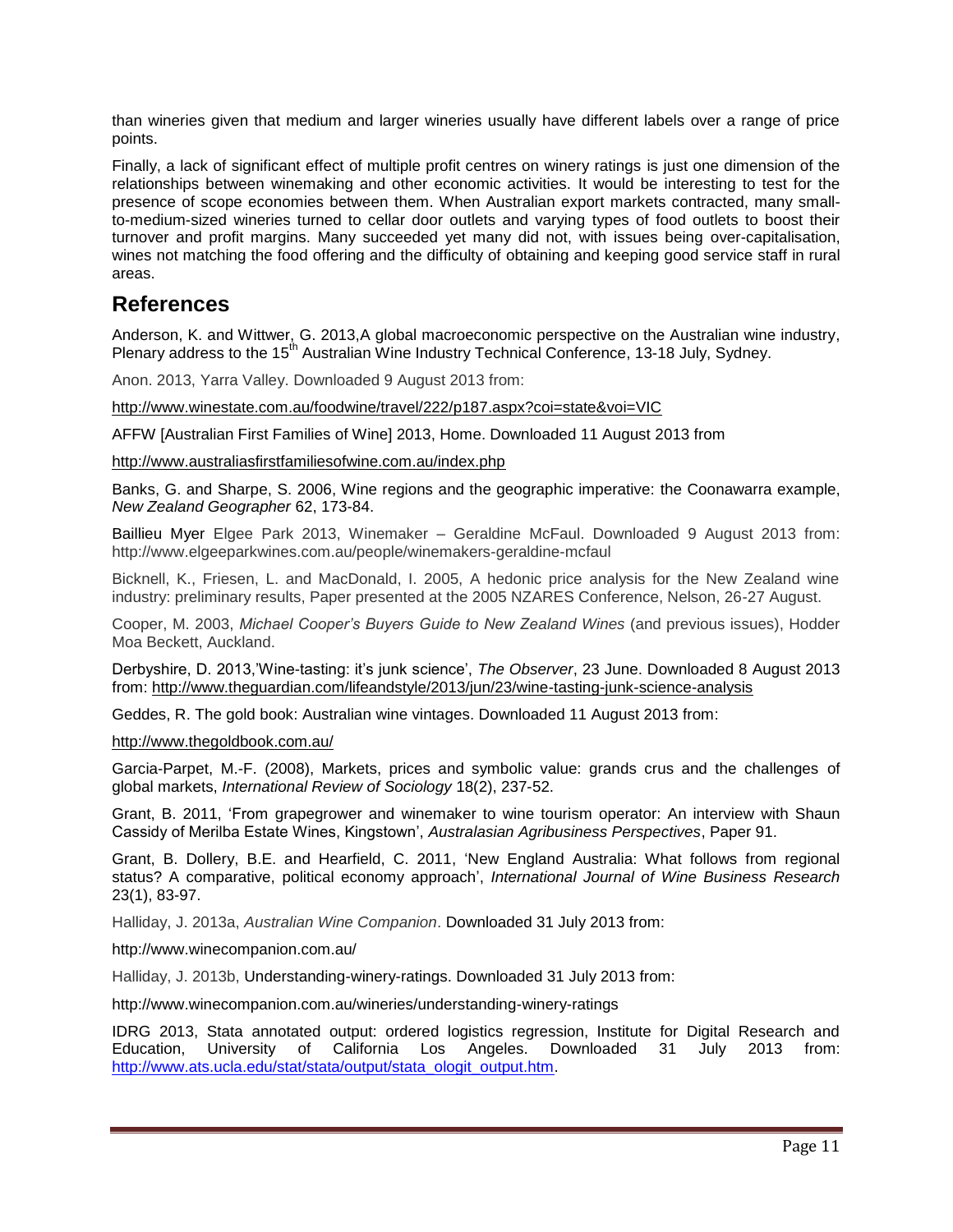Ling, B.-H. and Lockshin, L. 2003, 'Components of wine prices for Australian wine: how winery reputation, wine quality, region, vintage, and winery size contribute to the price of varietal wines', *Australasian Marketing Journal* 11, 19-32.

Long, J.S. and Freese, J. 2006, *Regression Models for Categorical Dependent Variables Using Stata*, 2<sup>nd</sup> edition, Stata Press, College Station, TX.

Oczkowski, E. 1994, 'A hedonic price function for Australian premium table wine', *Australian Journal of Agricultural Economics*38, 93-110.

Porter, M.E. 1998, 'Clusters and the new economics of competition', *Harvard Business Review 11,* November-December. URL: [http://hbr.org/1998/11/clusters-and-the-new-economics-of-competition.](http://hbr.org/1998/11/clusters-and-the-new-economics-of-competition) Consulted 21 July 2013.

Schamel, G. and Anderson, K. 2003, 'Wine quality and varietal, regional and winery reputation: hedonic prices for Australia and New Zealand', *Economic Record* 79, 357-369.

Trubek, A. B. 2008. *The Taste of Place: A Cultural Journey into Terroir*, University of California Press, Berkeley.

WineBoss 2013, Wineries in Victoria. Downloaded 31 July 2013 from:

http: //www.wineboss.com.au/Winery/WineryState.aspx?state=VIC

Wine Selector 2013, Our tasting panel. Downloaded 11 August 2013 from

<http://www.wineselectors.com.au/About-Wine-Selectors/Tasting-Panel>

Wright, S. and Grant, B. 2011, 'Niche-marketing organic wines: Ethical dilemmas and the importance of stewardship as the foundation of sustainable business', *Australasian Agribusiness Perspectives*, Paper 92.